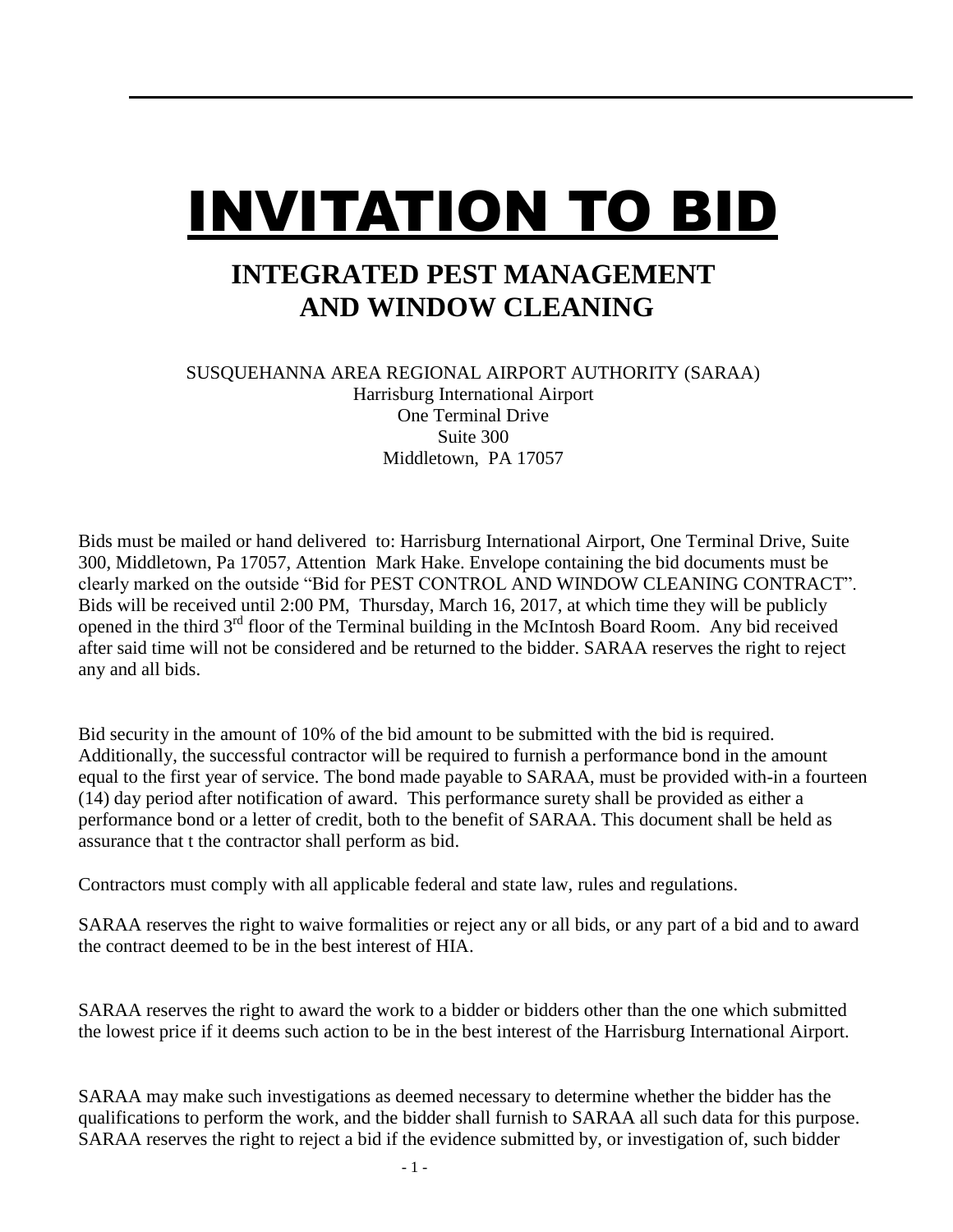fails to satisfy SARAA that such bidder is properly qualified to carry out the obligations of the contract and to complete the work contained therein. Conditional bids will not be accepted.

The successful contractor agrees to indemnify SARAA from losses occasioned by personal injury or property damage to the extent caused by its negligent acts or omissions during performance or work, but not to the extent caused by others.

Bid must remain firm for 60 day without qualification. Bids may be withdrawn from consideration after the bid opening without forfeiting any bid security if the bid was submitted in Good faith and the bidder submits credible evidence that the reason that the bid was substantially low was a clerical mistake as opposed to a judgment mistake. A clerical mistake must actually be due to an unintentional and substantial arithmetical error or an unintentional omission of a substantial quality of work, labor, material or services made directly in the compilation of the bid. In order to withdraw the bid, the bidder must provide notice of a claim of the right to withdraw the bid in writing within two (2) business days after the opening of the bids and the withdrawal of the bid cannot result in the awarding of the contract on another bid of the same bidder, the bidder's partner or a corporation or business venture owned by or in which the bidder has a substantial interest.

Bidder certifies that (a) the bid has been arrived at independently and is submitted without collusion with any other bidder for the items described herein, and (b) the contents of the bid have not been disclosed by the bidder nor, to the best of his/her knowledge and belief, by any of his/her employees or agents, to any person not an employee or agent of the bidder of its surety on any bond furnished herewith, and will not be disclosed to any such person prior to the official opening of the bid.

Bids must be made out and signed in the corporate, or other, name of bidder, and must be fully and properly executed by an authorized person.

NOTE THE FOLLOWING ATTACHMENTS, SHEET #3 COST SUMMARY #001 SERVICE SPECIFICATIONS #003 GENERAL TERMS AND CONDITIONS

## ANY QUESTIONS CONCERNING THIS PROPOSAL SHALL BE DIRECTED TO; MARK HAKE AT (717) 948-3900- X3981 FAX- (717) 546-0098 E-mail markh@saraa.org